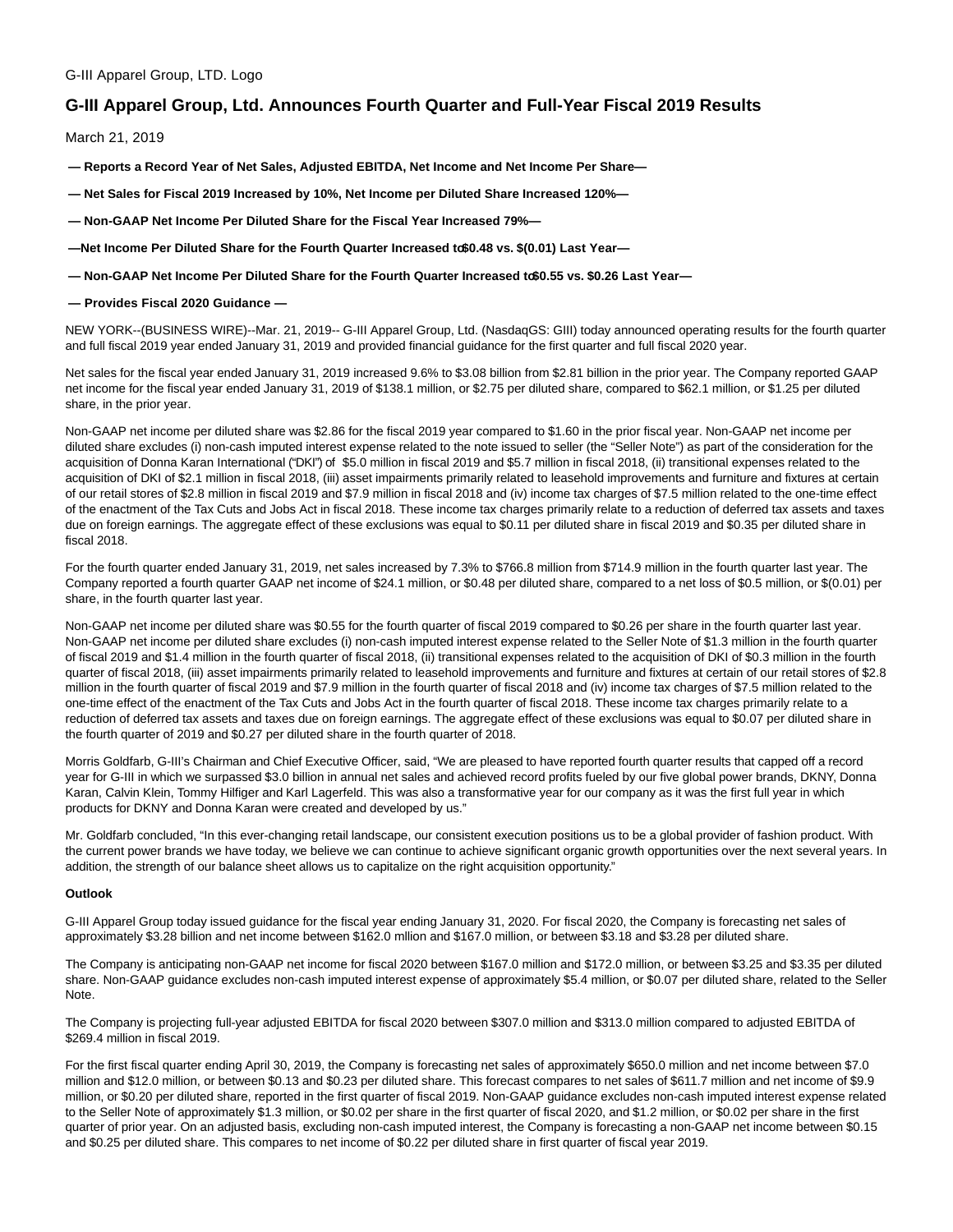#### **Non-GAAP Financial Measures**

Reconciliations of GAAP net income per share to non-GAAP net income per share and of GAAP net income to adjusted EBITDA are presented in tables accompanying the condensed financial statements included in this release and provide useful information to evaluate the Company's operational performance. Non-GAAP net income per share and adjusted EBITDA should be evaluated in light of the Company's financial statements prepared in accordance with GAAP.

#### **About G-III Apparel Group, Ltd.**

G-III designs, sources and markets apparel and accessories under owned, licensed and private label brands. G-III's owned brands include DKNY, Donna Karan, Vilebrequin, G. H. Bass, Andrew Marc, Marc New York, Eliza J and Jessica Howard. G-III has fashion licenses under the Calvin Klein, Tommy Hilfiger, Karl Lagerfeld Paris, Kenneth Cole, Cole Haan, Guess?, Vince Camuto, Levi's and Dockers brands. Through our team sports business, G-III has licenses with the National Football League, National Basketball Association, Major League Baseball, National Hockey League, and over 150 U.S. colleges and universities. G-III also operates retail stores under the DKNY, Wilsons Leather, G. H. Bass, Vilebrequin, Karl Lagerfeld Paris and Calvin Klein Performance names.

Statements concerning G-III's business outlook or future economic performance, anticipated revenues, expenses or other financial items; product introductions and plans and objectives related thereto; and statements concerning assumptions made or expectations as to any future events, conditions, performance or other matters are "forward-looking statements" as that term is defined under the Federal Securities laws. Forward-looking statements are subject to risks, uncertainties and factors which include, but are not limited to, reliance on licensed product, reliance on foreign manufacturers, risks of doing business abroad, the current economic and credit environment, the nature of the apparel industry, including changing customer demand and tastes, customer concentration, seasonality, risks of operating a retail business, customer acceptance of new products, the impact of competitive products and pricing, dependence on existing management, possible disruption from acquisitions, risks relating to G-III's operations ofDonna Karan International Inc., the impact on our business of the imposition of tariffs by the United States government and business and general economic conditions, as well as other risks detailed in G-III's filings with the Securities and Exchange Commission. G-III assumes no obligation to update the information in this release.

### **G-III APPAREL GROUP, LTD. AND SUBSIDIARIES (Nasdaq: GIII) CONSOLIDATED STATEMENTS OF INCOME**

(In thousands, except per share amounts**)**

|                                              | <b>Three Months Ended</b><br>January 31,<br>2019 | 2018      | <b>Year Ended</b><br>January 31,<br>2019 | 2018           |  |
|----------------------------------------------|--------------------------------------------------|-----------|------------------------------------------|----------------|--|
|                                              | (Unaudited)                                      |           | (Unaudited)                              |                |  |
|                                              |                                                  |           |                                          |                |  |
| Net sales                                    | \$766,785                                        | \$714,897 | \$3,076,208                              | \$2,806,938    |  |
| Cost of goods sold                           | 507,847                                          | 455,960   | 1,969,099                                | 1,752,199      |  |
| Gross profit                                 | 258,938                                          | 258,937   | 1,107,109                                | 1,054,739      |  |
| Selling, general and administrative expenses | 201,780                                          | 219,246   | 834,763                                  | 855,247        |  |
| Depreciation and amortization                | 9,951                                            | 10,304    | 38,819                                   | 37,783         |  |
| Asset impairments                            | 2,813                                            | 7,884     | 2,813                                    | 7,884          |  |
| Operating profit                             | 44,394                                           | 21,503    | 230,714                                  | 153,825        |  |
| Other income (loss)                          | (2,657)<br>$\lambda$                             | 1,522     | (2,960)                                  | (1, 413)       |  |
| Interest and financing charges, net          | (11, 771)<br>$\rightarrow$                       | (11,096)  | (43, 924)<br>$\lambda$                   | (42, 363)<br>) |  |
| Income before income taxes                   | 29,966                                           | 11,929    | 183,830                                  | 110,049        |  |
| Income tax expense                           | 5,886                                            | 12,471    | 45,763                                   | 47,925         |  |
| Net income (loss)                            | \$24,080                                         | \$ (542)  | \$138,067                                | \$62,124       |  |
| Net income (loss) per common share:          |                                                  |           |                                          |                |  |
| <b>Basic</b>                                 | \$0.49                                           | \$ (0.01) | 32.81                                    | \$1.27         |  |
| <b>Diluted</b>                               | \$0.48                                           | \$ (0.01) | 95.75                                    | \$1.25         |  |
| Weighted average shares outstanding:         |                                                  |           |                                          |                |  |
| <b>Basic</b>                                 | 49,032                                           | 49,091    | 49,140                                   | 48,820         |  |
| <b>Diluted</b>                               | 50,088                                           | 49,091    | 50,274                                   | 49,750         |  |

## **Selected Balance Sheet Data (in thousands): At January 31,**

**2019 2018**

(Unaudited)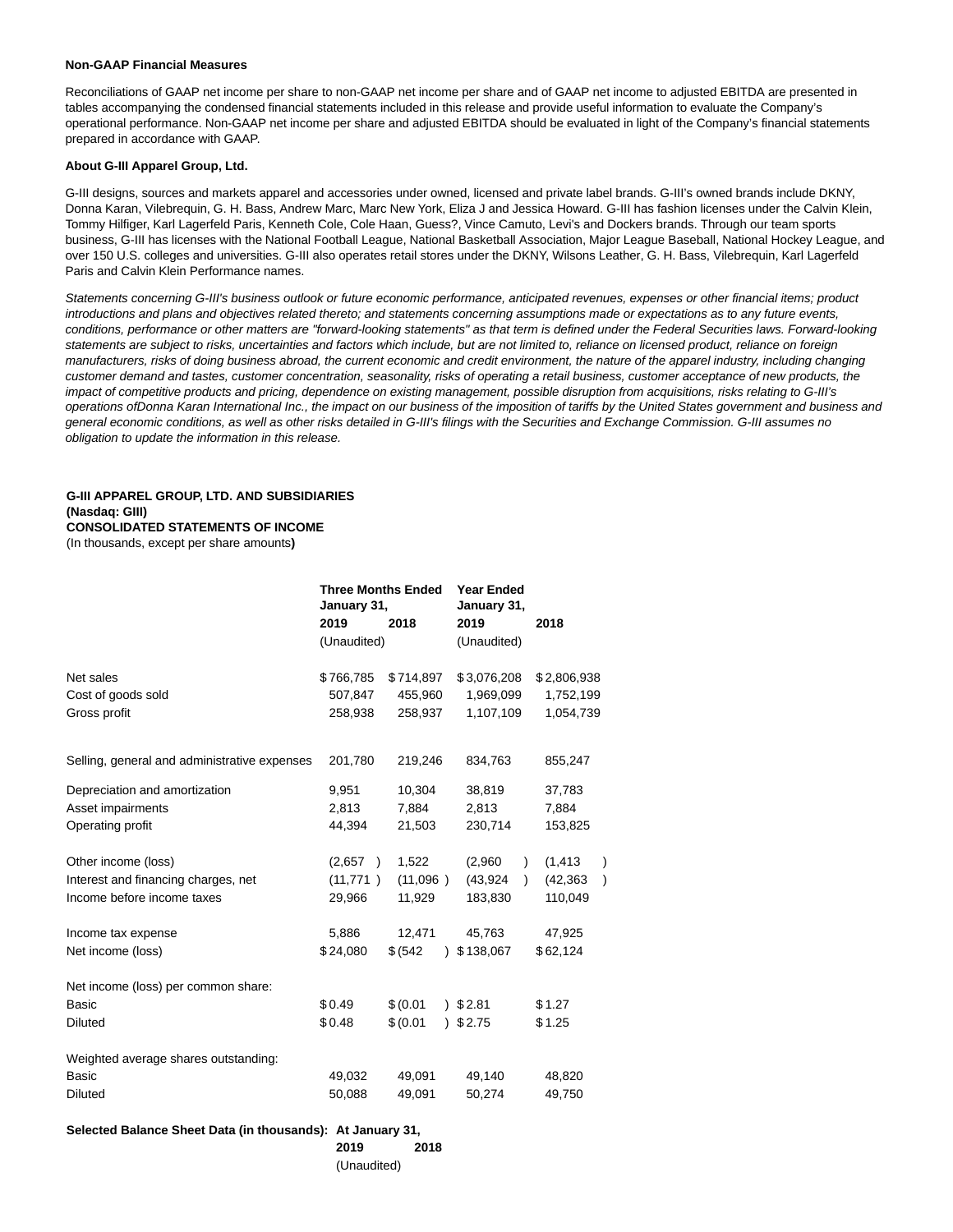| \$70,138  | \$45,776  |
|-----------|-----------|
| 673.108   | 612.434   |
| 576.383   | 553.323   |
| 2.204.540 | 1,915,177 |
| 386,604   | 391.044   |
| 1,189,009 | 1,120,689 |
|           |           |

# **G-III APPAREL GROUP, LTD. AND SUBSIDIARIES RECONCILIATION OF GAAP NET INCOME (LOSS) PER SHARE TO NON-GAAP NET INCOME PER SHARE**

|                                                                  |             |           | <b>Three Months Ended Year Ended</b><br>January 31, |        |  |
|------------------------------------------------------------------|-------------|-----------|-----------------------------------------------------|--------|--|
|                                                                  | January 31, |           |                                                     |        |  |
|                                                                  | 2019        | 2018      | 2019                                                | 2018   |  |
|                                                                  | (Unaudited) |           | (Unaudited)                                         |        |  |
| GAAP diluted net income (loss) per common share                  | \$ 0.48     | \$ (0.01) | \$2.75                                              | \$1.25 |  |
| Excluded from non-GAAP:                                          |             |           |                                                     |        |  |
| Non-cash imputed interest                                        | 0.04        | 0.03      | 0.10                                                | 0.12   |  |
| Transitional expenses associated with the DKI acquisition        |             |           |                                                     | 0.04   |  |
| Asset impairment charges                                         | 0.05        | 0.16      | 0.05                                                | 0.16   |  |
| Tax Cuts and Jobs Act enactment                                  |             | 0.15      | $\overline{\phantom{0}}$                            | 0.15   |  |
| Income tax impact of non-GAAP adjustments                        | (0.02)      | (0.07)    | (0.04)                                              | (0.12) |  |
| Non-GAAP diluted net income per common share, as defined \$ 0.55 |             | \$ 0.26   | \$2.86                                              | \$1.60 |  |

Non-GAAP diluted net income per common share is a "non-GAAP financial measure" that excludes non-cash imputed interest expense and asset impairments primarily related to leasehold improvements and furniture and fixtures at certain of our retail stores and, for the three months and year ended January 31, 2018, also excludes transitional expenses associated with the DKI acquisition and income tax charges related to the one-time effect of the enactment of the Tax Cuts and Jobs Act. These income tax charges primarily relate to reduction of deferred tax assets and taxes due on foreign earnings. Income tax impacts of non-GAAP adjustments are calculated using the effective tax rates for the respective periods. Management believes that this non-GAAP financial measure provides meaningful supplemental information regarding our performance by excluding items that are not indicative of our core business operating results. Management uses this non-GAAP financial measure to assess our performance on a comparative basis and believes that it is also useful to investors to enable them to assess our performance on a comparative basis across historical periods and facilitate comparisons of our operating results to those of our competitors. The presentation of this financial information is not intended to be considered in isolation or as a substitute for, or superior to, the financial information prepared and presented in accordance with GAAP.

# **G-III APPAREL GROUP, LTD. AND SUBSIDIARIES RECONCILIATION OF FORECASTED AND ACTUAL NET INCOME TO FORECASTED AND ACTUAL ADJUSTED EBITDA**

(In thousands)

|                                                           | Forecasted<br><b>Year Ending</b><br><b>January 31, 2020</b><br>(Unaudited) | <b>January 31, 2019</b><br>(Unaudited) | <b>Actual Year Ended Actual Year Ended</b><br><b>January 31, 2018</b><br>(Unaudited) |  |
|-----------------------------------------------------------|----------------------------------------------------------------------------|----------------------------------------|--------------------------------------------------------------------------------------|--|
| Net income                                                | $$162,000 - 167,000$ \$                                                    | 138.067                                | 62,124<br>S.                                                                         |  |
| Transitional expenses associated with the DKI acquisition |                                                                            |                                        | 2,050                                                                                |  |
| Asset impairment charges                                  |                                                                            | 2,813                                  | 7.884                                                                                |  |
| Depreciation and amortization                             | 40,000                                                                     | 38,819                                 | 37,783                                                                               |  |
| Interest and financing charges, net                       | 46,000                                                                     | 43,924                                 | 43,488                                                                               |  |
| Income tax expense                                        | 59.000 - 60.000                                                            | 45,763                                 | 47.925                                                                               |  |
| Adjusted EBITDA, as defined                               | $$307.000 - 313.000$ \$                                                    | 269.386                                | 201.254                                                                              |  |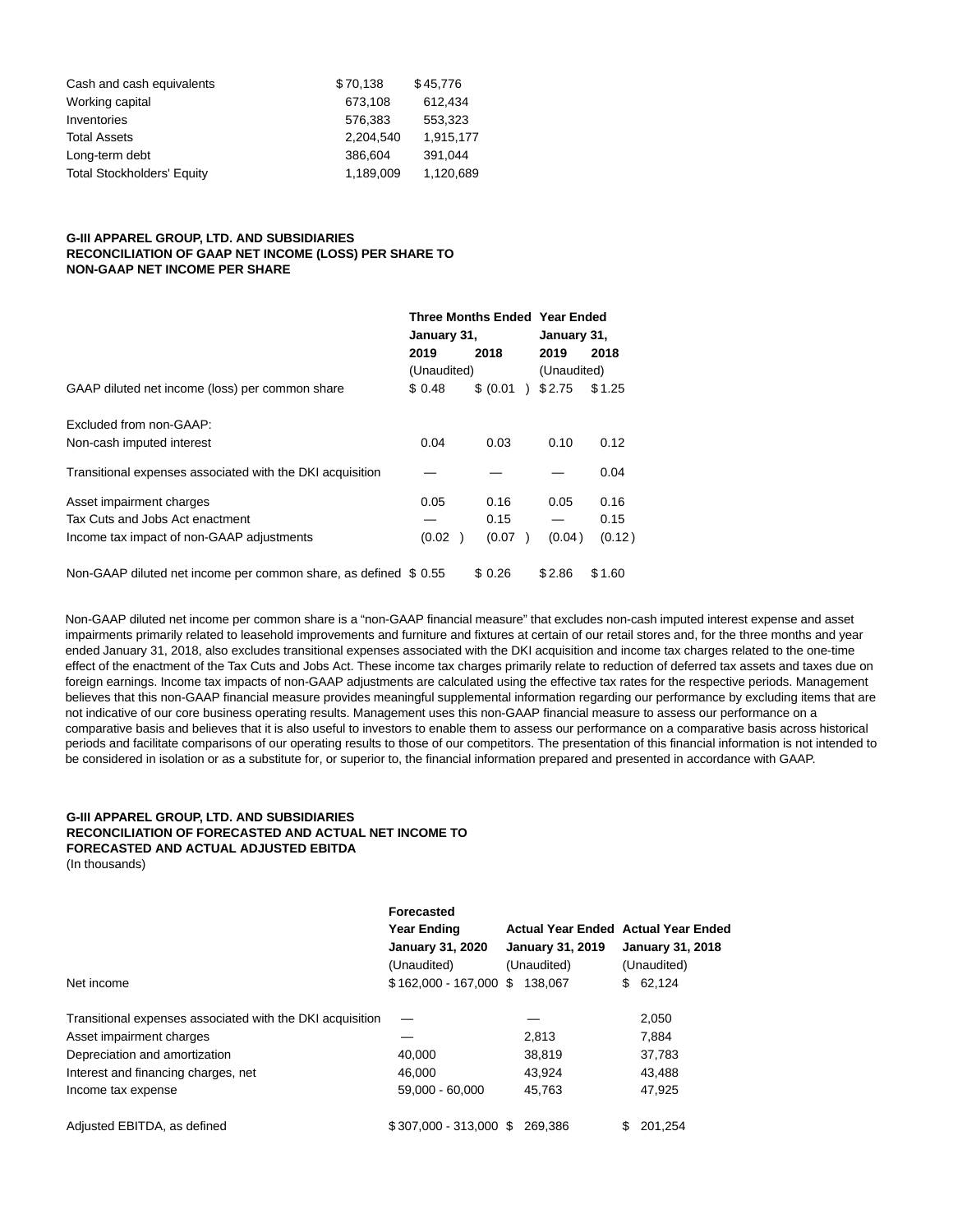Adjusted EBITDA is a "non-GAAP financial measure" which represents earnings before depreciation and amortization, interest and financing charges, net, asset impairment charges primarily related to leasehold improvements and furniture and fixtures at certain of our retail stores and income tax expense and, for fiscal 2018, also excludes transitional expenses associated with the DKI acquisition. Adjusted EBITDA is being presented as a supplemental disclosure because management believes that it is a common measure of operating performance in the apparel industry. Adjusted EBITDA should not be construed as an alternative to net income, as an indicator of the Company's operating performance, or as an alternative to cash flows from operating activities as a measure of the Company's liquidity, as determined in accordance with GAAP.

## **G-III APPAREL GROUP, LTD. AND SUBSIDIARIES**

**RECONCILIATION OF FORECASTED AND ACTUAL NET INCOME TO NON-GAAP NET INCOME** (In thousands)

|                                                         | Forecasted<br><b>Year Ending</b><br><b>January 31, 2020</b><br>(Unaudited) | Actual<br><b>Year Ended</b><br><b>January 31, 2019</b><br>(Unaudited) | Actual<br><b>Year Ended</b><br><b>January 31, 2018</b><br>(Unaudited) |  |
|---------------------------------------------------------|----------------------------------------------------------------------------|-----------------------------------------------------------------------|-----------------------------------------------------------------------|--|
| Net income                                              | \$162,000 - 167,000 \$138,067                                              |                                                                       | \$62,124                                                              |  |
| Excluded from non-GAAP:                                 |                                                                            |                                                                       |                                                                       |  |
| Transition expenses associated with the DKI acquisition |                                                                            |                                                                       | 2,050                                                                 |  |
| Non-cash imputed interest                               | 5,400                                                                      | 4,951                                                                 | 5.714                                                                 |  |
| Asset impairment charges                                |                                                                            | 2,813                                                                 | 7,884                                                                 |  |
| Tax Cuts and Jobs Act enactment                         |                                                                            |                                                                       | 7,477                                                                 |  |
| Income tax impact of non-GAAP adjustments               | (400)                                                                      | (1,932)                                                               | (5,871)                                                               |  |
| Non-GAAP net income, as defined                         | $$167.000 - 172.000$ \$                                                    | 143.899                                                               | 79.378<br>S                                                           |  |

Non-GAAP net income is a "non-GAAP financial measure" that excludes non-cash imputed interest and asset impairment charges primarily related to leasehold improvements and furniture and fixtures at certain of our retail stores and, in fiscal 2018, also excludes transitional expenses associated with the DKI acquisition and income tax charges related to the one-time effect of the enactment of the Tax Cuts and Jobs Act. Income tax impacts of non-GAAP adjustments are calculated using the effective tax rates for the respective periods. Management believes that this non-GAAP financial measure provides meaningful supplemental information regarding our performance by excluding items that are not indicative of our core business operating results. Management uses this non-GAAP financial measure to assess our performance on a comparative basis and believes that it is also useful to investors to enable them to assess our performance on a comparative basis across historical periods and facilitate comparisons of our operating results to those of our competitors. The presentation of this financial information is not intended to be considered in isolation or as a substitute for, or superior to, the financial information prepared and presented in accordance with GAAP.

## **G-III APPAREL GROUP, LTD. AND SUBSIDIARIES RECONCILIATION OF FORECASTED AND ACTUAL NET INCOME PER SHARE TO FORECASTED AND ACTUAL NON-GAAP NET INCOME PER SHARE**

|                                           | Three Months Ended Year Ended<br>April 30, |      | January 31,                       |        |
|-------------------------------------------|--------------------------------------------|------|-----------------------------------|--------|
|                                           | Forecast 2019 2018<br>(Unaudited)          |      | Forecast 2020 2019<br>(Unaudited) |        |
| GAAP diluted net income per common share  | $$0.13 - 0.23$                             |      | $$0.20$ $$3.18 - 3.28$            | \$2.75 |
| Excluded from non-GAAP:                   |                                            |      |                                   |        |
| Non-cash imputed interest                 | 0.02                                       | 0.02 | 0.08                              | 0.10   |
| Asset impairment charges                  |                                            |      |                                   | 0.05   |
| Income tax impact of non-GAAP adjustments |                                            |      | (0.01)                            | (0.04) |

Non-GAAP diluted net income per common share, as defined \$ 0.15 - 0.25 \$ 0.22 \$ 3.25 - 3.35 \$ 2.86

Non-GAAP diluted net income per common share is a "non-GAAP financial measure" that excludes non-cash imputed interest and asset impairment charges primarily related to leasehold improvements and furniture and fixtures at certain of our retail stores. Management believes that this non-GAAP financial measure provides meaningful supplemental information regarding our performance by excluding items that are not indicative of our core business operating results. Management uses this non-GAAP financial measure to assess our performance on a comparative basis and believes that it is also useful to investors to enable them to assess our performance on a comparative basis across historical periods and facilitate comparisons of our operating results to those of our competitors. The presentation of this financial information is not intended to be considered in isolation or as a substitute for, or superior to, the financial information prepared and presented in accordance with GAAP.